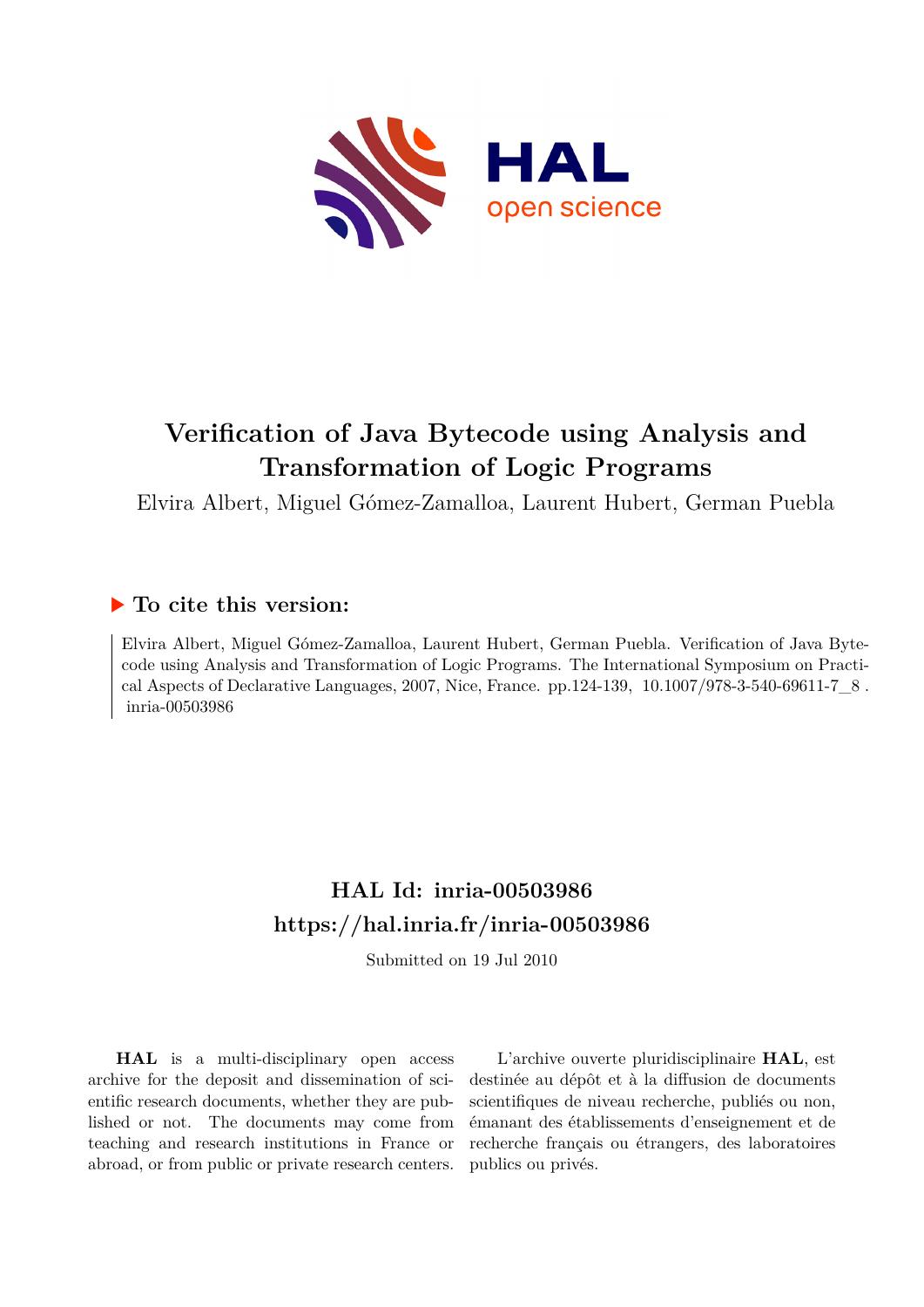# Verification of Java Bytecode using Analysis and Transformation of Logic Programs

E. Albert<sup>1</sup>, M. Gómez-Zamalloa<sup>1</sup>, L. Hubert<sup>2</sup>, and G. Puebla<sup>2</sup>

<sup>1</sup> DSIC, Complutense University of Madrid, E-28040 Madrid, Spain  $^{\rm 2}$  CLIP, Technical University of Madrid, E-28660 Boadilla del Monte, Madrid, Spain {elvira,mzamalloa,laurent,german}@clip.dia.fi.upm.es

Abstract. State of the art analyzers in the Logic Programming (LP) paradigm are nowadays mature and sophisticated. They allow inferring a wide variety of global properties including termination, bounds on resource consumption, etc. The aim of this work is to automatically transfer the power of such analysis tools for LP to the analysis and verification of Java bytecode (jvml). In order to achieve our goal, we rely on well-known techniques for meta-programming and program specialization. More precisely, we propose to partially evaluate a jvml interpreter implemented in LP together with (an LP representation of) a jvml program and then analyze the residual program. Interestingly, at least for the examples we have studied, our approach produces very simple LP representations of the original jvml programs. This can be seen as a decompilation from jvml to high-level LP source. By reasoning about such residual programs, we can automatically prove in the CiaoPP system some non-trivial properties of jvml programs such as termination, run-time error freeness and infer bounds on its resource consumption. We are not aware of any other system which is able to verify such advanced properties of Java bytecode.

## 1 Introduction

Verifying programs in the (Constraint) Logic Programming paradigm —(C)LP offers a good number of advantages, an important one being the maturity and sophistication of the analysis tools available for it. The work presented in this paper is motivated by the existence of *abstract interpretation*-based analyzers[[3\]](#page-15-0) which infer information on programs by interpreting ("running") them using abstract values rather than concrete ones, thus, obtaining safe approximations of programs behavior. These analyzers are parametric w.r.t. the so-called abstract domain, which provides a finite representation of possibly infinite sets of values. Different domains capture different properties of the program with different levels of precision and at different computational costs. This includes error freeness, data structure shape (like pointer sharing), bounds on data structure sizes, and other operational variable instantiation properties, as well as procedure-level properties such as determinacy, termination, non-failure, and bounds on resource consumption (time or space cost), etc. CiaoPP [[9\]](#page-15-0) is the *abstract interpretation*based preprocessor of the Ciao (C)LP system, where analysis results have been applied to perform high- and low-level optimizations and *program verification*.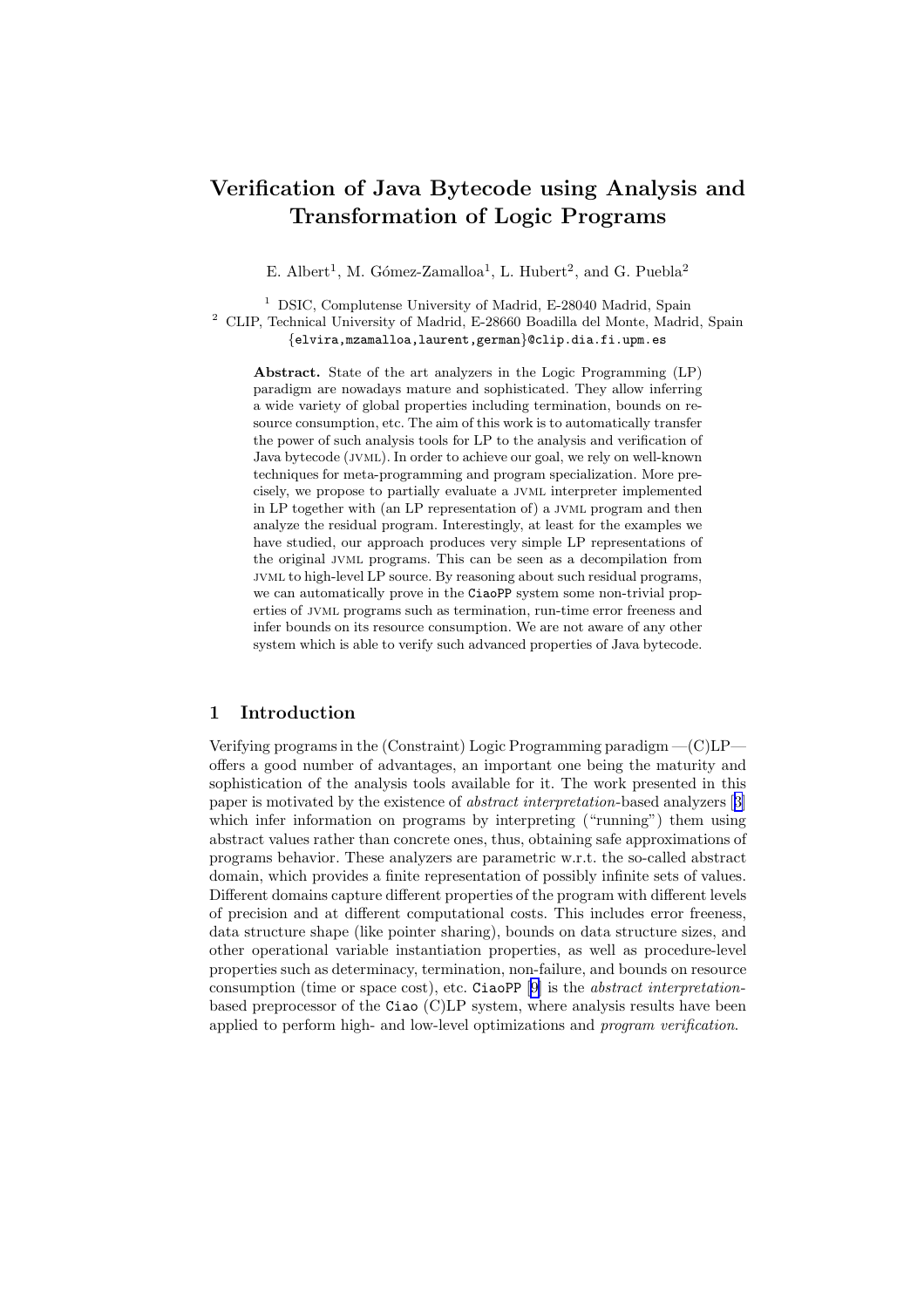

Fig. 1. Verification of Java Bytecode using Logic Programming Tools

A principal advantage of verifying programs on the (LP) *source* code level is that we can infer complex global properties (like the aforementioned ones) for them. However, in certain applications like within the context of mobile code, one may only have the *object* code available. In general, analysis tools for such lowlevel languages are unavoidably more complicated than for high-level languages because they have to cope with complicated and unstructured control flow. Furthermore, as the jvml (Java Virtual Machine Language, i.e., Java bytecode) is a stack-based language, stacks cells are used to store intermediate values, and therefore their type can change from one assignment to another, and they can also be used to store 32 bits of a 64 bit value, which make the inference of stack information much more difficult. Besides, it is a non trivial task to specify/infer global properties for the bytecode by using pre- and post-conditions (as it is usually done in existing tools for high-level languages).

The aim of this work is to provide a practical framework for the verification of jvml which exploits the expressiveness, automation and genericity of the advanced analysis tools for LP source. In order to achieve this goal, we will focus on the techniques of meta-programming, program specialization and static analysis that together support the use of LP tools to analyze jvml programs. Interpretative approaches which rely on CLP tools have been applied to analyze rather restricted versions of high-level imperative languages [\[13](#page-15-0)] and also assembly code for PIC[[8\]](#page-15-0), an 8-bit microprocessor. However, to the best of our knowledge, this is the first time the interpretative approach has been successfully applied to a general purpose, realistic, imperative programming language.

Overview. Fig. 1 presents a general overview of our approach. We depict an element within a straight box to denote its use as a program and a rounded box for data. The whole verification process is split in three main parts:

1. *Meta-programming.* We use LP as a language for representing and manipulating jvml programs. We have implemented an automatic translator, called CLASS\_READER, which given a set of .class files  $\{Class 1, \ldots, Class n\}$  returns P, an LP representation of them in  $JVML_r$  (a representative subset of jvml presented in Sect. [2\)](#page-3-0). Furthermore, we also describe in Sect. [3](#page-6-0) an interpreter in LP, called JVML<sub>r</sub>\_INT, which captures the JVM semantics. The interpreter has been extended in order to compute *execution traces*, which will be very useful for reasoning about certain properties.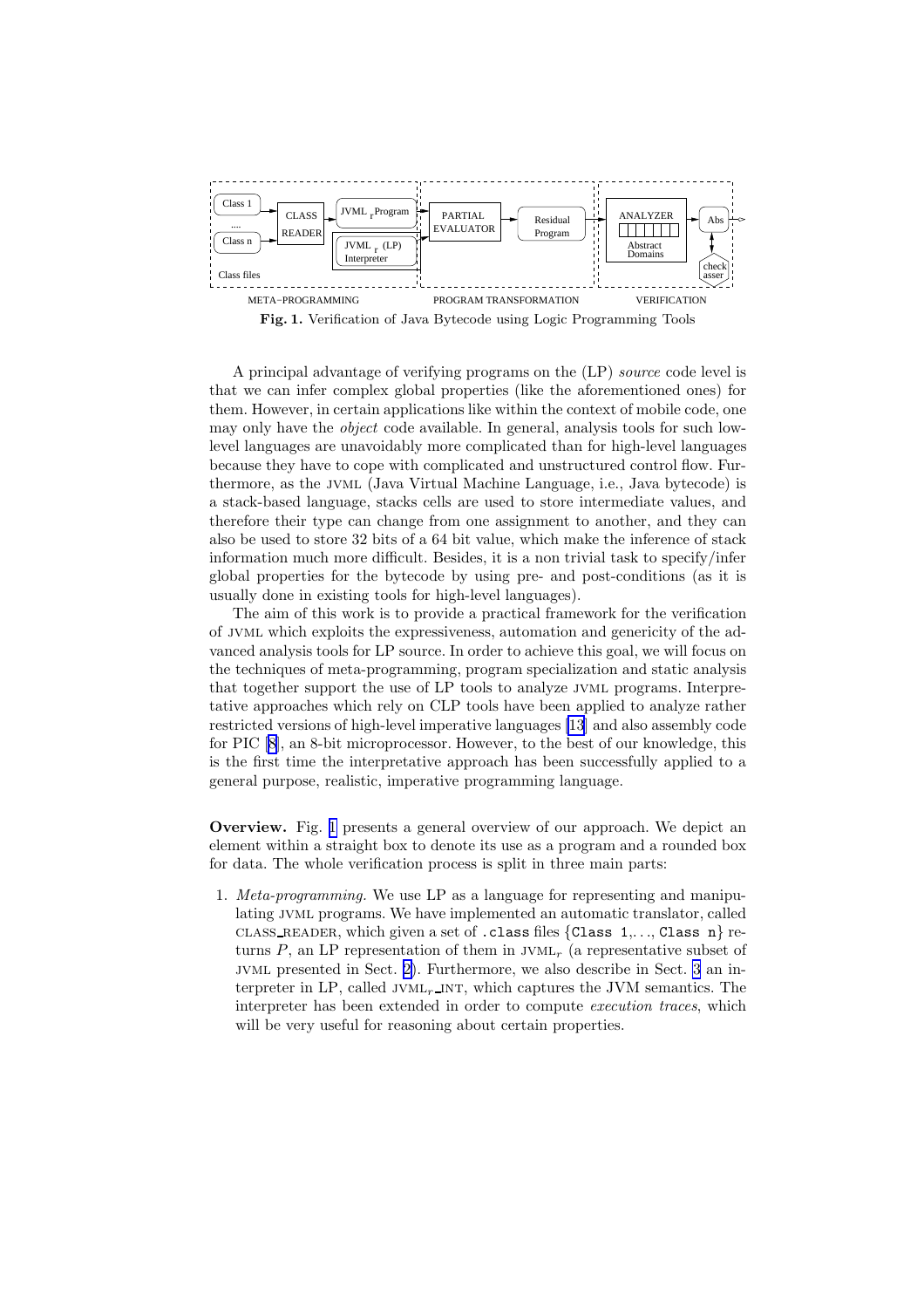- <span id="page-3-0"></span>2. *Partial evaluation.* The development of partial evaluation techniques[[10\]](#page-15-0) has allowed the so-called "interpretative approach" to compilation which consists in specializing an interpreter w.r.t. a fixed object code. We have used an existing PARTIAL EVALUATOR for LP in order to specialize the  $JVML_r_N$ INT w.r.t. P. As a result, we obtain  $I_P$ , an LP residual program which can be seen as a decompiled and translated version of P into LP (see Sect. [4\)](#page-7-0).
- 3. *Verification of Java bytecode*. The final goal is that the jvml program can be verified by analyzing the residual program  $I_P$  obtained in Step 2) above by using state-of-the-art analyzers developed for LP, as we will see in Sect. [5](#page-10-0).

The resulting scheme has been implemented and incorporated in the CiaoPP preprocessor. Our preliminary experiments show that it is possible to infer global properties of the computation of the residual LP programs. We believe our proposed approach is very promising in order to bring the analysis power of declarative languages to low-level, imperative code such as Java bytecode.

# 2 The Class Reader (JVML to JVML<sub>r</sub> in  $LP$ )

As notation, we use *Prog* to denote LP programs and Class to denote .class files (i.e., jvml classes). The input of our verification process is a set of .class files, denoted as  $C_1 \ldots C_n \in Class$ , as specified by the Java Virtual Machine Specification [\[12](#page-15-0)]. Then, the CLASS\_READER takes  $C_1 \ldots C_n$  and returns an LP file which contains all the information in  $C_1 \ldots C_n$  represented in our JVML<sub>r</sub> language. JVML<sub>r</sub> is a representative subset of the JVML language which is able to handle: classes, interfaces, arrays, objects, constructors, exceptions, method call to class and instance methods, etc. For simplicity, some other features such as packages, concurrency and types as float, double, long and string are left out of the chosen subset. For conciseness, we use  $JVML_r$  *Prog* to make it explicit that an LP program contains a  $JVML<sub>r</sub>$  representation. The differences between JVML and  $JVML<sub>r</sub>$  are essentially the following:

- 1. *Bytecode factorization.* Some instructions in jvml have a similar behavior and have been factorized in  $JVML_r$  in order to have fewer instructions<sup>3</sup>. This makes the  $JVML<sub>r</sub>$  code easier to read (as well as the traces which will be discussed in Sect. [3\)](#page-6-0) and the  $JWML_r_N$  intrastance into program and maintain.
- 2. *References resolution.* The original jvml instructions contain indexes onto the *constant-pool* table [\[12](#page-15-0)], a structure present in the .class file which stores different kinds of data (constants, field and method names, descriptors, class names, etc.) and which is used in order to make bytecode programs as compact as possible. The CLASS\_READER removes all references to the constant-pool table in the bytecode instructions by replacing them with the complete information to facilitate the task of the tools which need to handle the bytecode later.

 $3$  This allows covering over 200 instructions of JVML in 54 instructions in JVML<sub>r</sub>.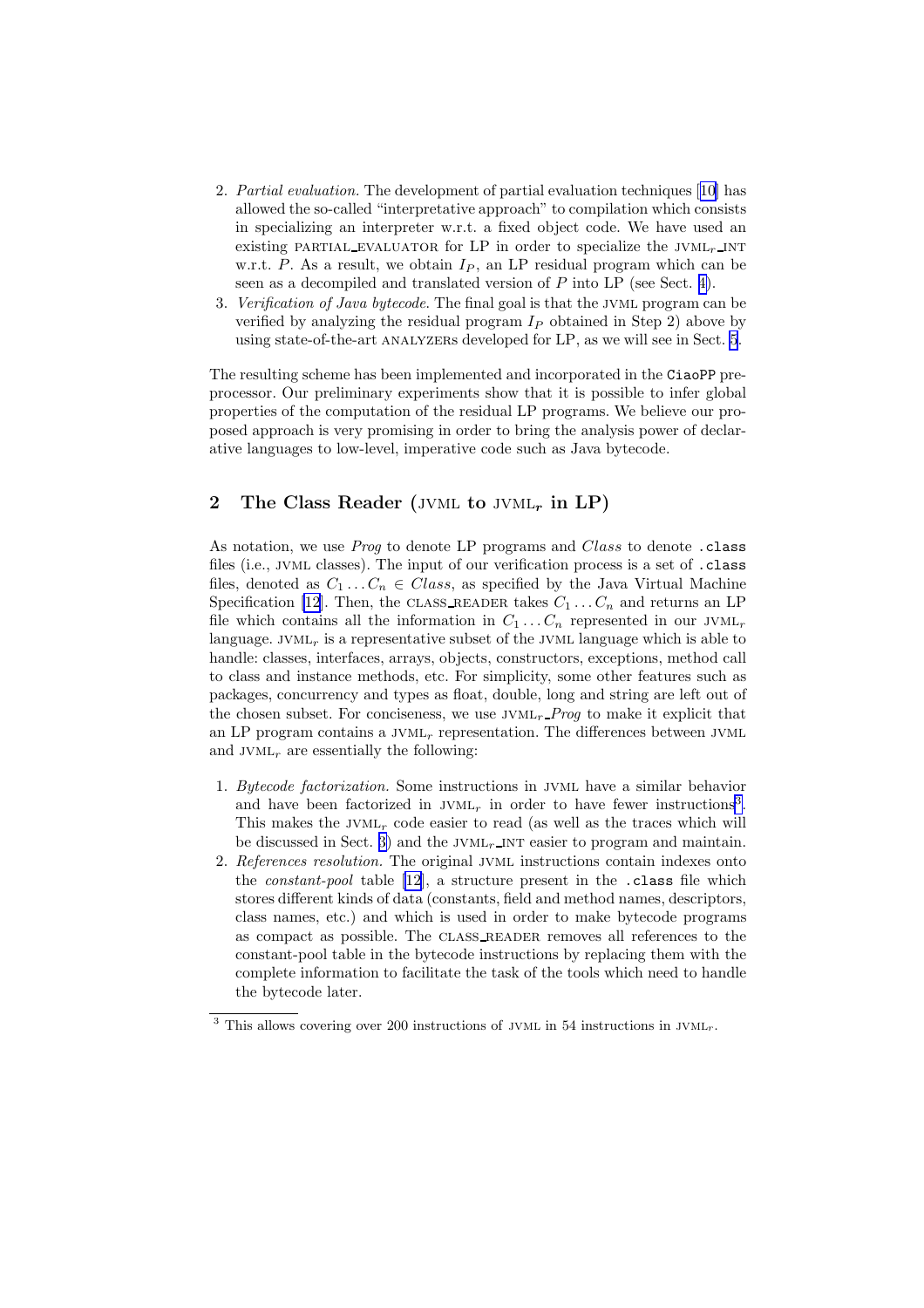```
1
class(
\overline{2}3
4
5
6
7
8
9
10
11
12
13
14
15
16
17
18
19
20
\overline{21}22
23
24
25
26
27
28
29
30
31
32
33
34
35
36
37
38
    className(packageName(''),shortClassName('Rational')),final(false),public(true),
     abstract(false),className(packageName('java/lang/'),shortClassName('Object')),[],
    [field(
       fieldSignature(
         fieldName(
           className(packageName(''),shortClassName('Rational')),shortFieldName(num)),
         primitiveType(int)),
       final(false),static(false),public,initialValue(undef)),
     field(
       fieldSignature(
         fieldName(
           className(packageName(''),shortClassName('Rational')),shortFieldName(den)),
           primitiveType(int)),
       final(false),static(false),public,initialValue(undef))],
    [method(
       methodSignature(
         methodName(
           className(packageName(''),shortClassName('Rational')),shortMethodName('<init>')),
          [primitiveType(int),primitiveType(int)],none),
       bytecodeMethod(3,2,0,methodId('Rational_class',1),[]),
       final(false),static(false),public),
     method(
       methodSignature(
         methodName(
           className(packageName(''),shortClassName('Rational')),shortMethodName(exp)),
          [primitiveType(int)],
         refType(classType(className(packageName(''),shortClassName('Rational'))))),
        bytecodeMethod(4,4,0,methodId('Rational_class',2),[]),
        final(false),static(false),public),
     method(
       methodSignature(
         methodName(
           className(packageName(''),shortClassName('Rational')),shortMethodName(expMain)),
          [primitiveType(int),primitiveType(int),primitiveType(int)]
         refType(classType(className(packageName(''),shortClassName('Rational'))))),
       bytecodeMethod(3,4,0,methodId('Rational_class',3),[]),
       final(false),static(true),public)]).
```
Fig. 2. Extract of the Program Fact Describing the Rational Class of Running Example

The Ciao file generated by the CLASS\_READER contains the bytecode instructions for all methods in  $C_1 \ldots C_n$ , represented as a set of facts; and also, a single fact obtained by putting together all the other information available in the .class files (class name, methods and fields signatures, etc.).

*Example 1 (running example).* Our running example considers a main Java class named Rational which represents rational numbers using two attributes: num and den. The class has a constructor, an instance method exp for computing the exponential of rational numbers w.r.t. a given exponent (the result is returned on a new rational object), and a static method expMain which given three integers, creates a new rational object using the first two ones as numerator and denominator, respectively, and invokes its exp method using the third argument as parameter. Finally, it returns the corresponding rational object. This example features arithmetic operations, object creation, field access, and invocation of both class and instance methods. It also shows that our approach is not restricted to intra-procedural analysis.

In Fig. 2, we show the extract of the program fact corresponding to class Rational. Line numbers are provided for convenience but they are not part of the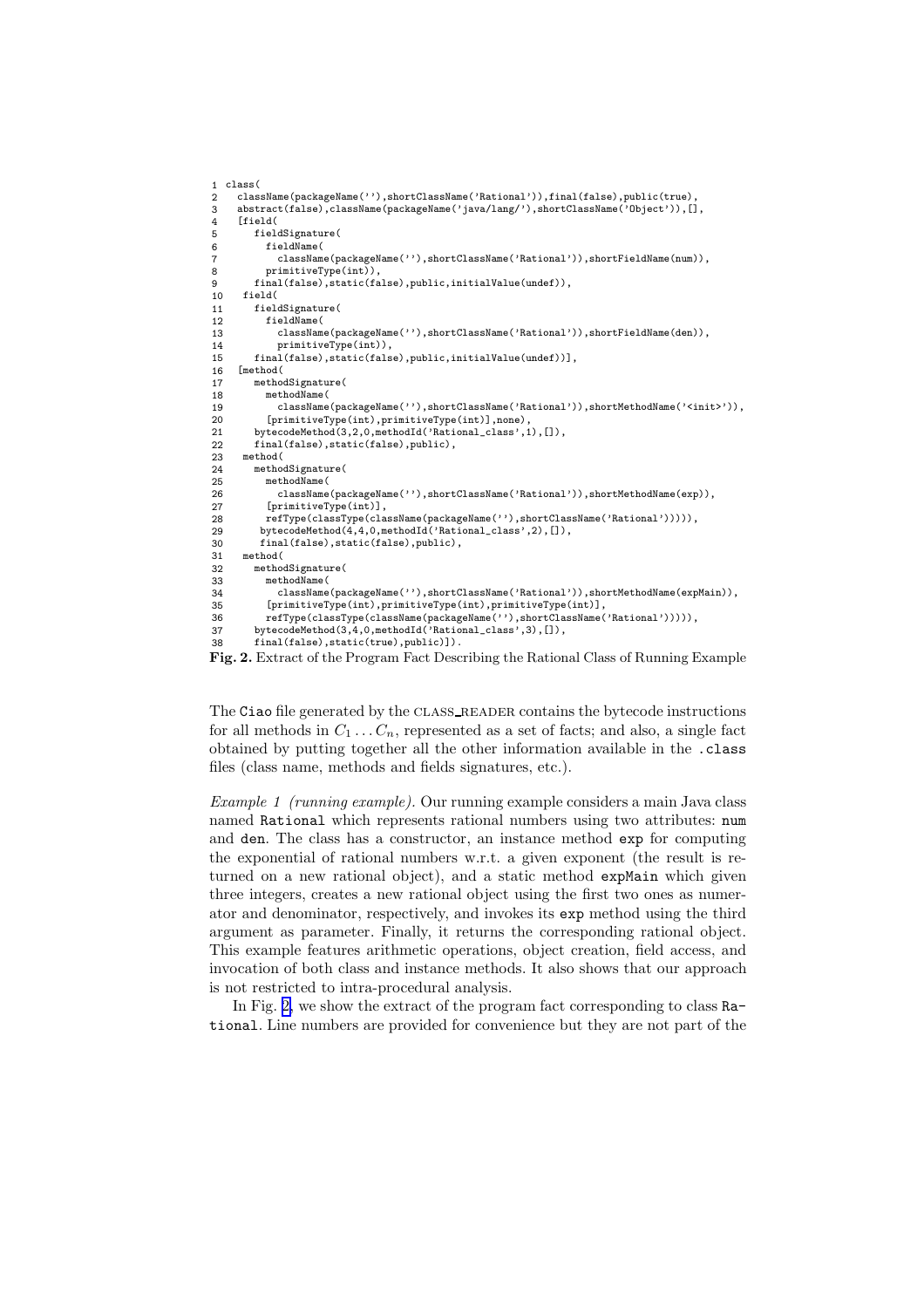```
bytecode(0,2,'Rational',const(primitiveType(int),1),1).
bytecode(1,2,'Rational',istore(2),1).
bytecode(2,2,'Rational',const(primitiveType(int),1),1).
bytecode(3,2,'Rational',istore(3),1).
bytecode(4,2,'Rational',iload(1),1).
bytecode(5,2,'Rational',if0(leInt,23),3).
bytecode(8,2,'Rational',iload(2),1).
bytecode(9,2,'Rational',aload(0),1).
bytecode(10,2,'Rational',getfield(fieldSignature(
          fieldName(className(packageName(''),shortClassName('Rational')),shortFieldName(num)),
          primitiveType(int))),3).
bytecode(13,2,'Rational',ibinop(mulInt),1).
bytecode(14,2,'Rational',istore(2),1).
bytecode(15,2,'Rational',iload(3),1).
bytecode(16,2,'Rational',aload(0),1).
bytecode(17,2,'Rational',getfield(fieldSignature(
fieldName(className(packageName(''),shortClassName('Rational')),shortFieldName(den)),
primitiveType(int))),3).
bytecode(20,2,'Rational',ibinop(mulInt),1).
bytecode(21,2,'Rational',istore(3),1).
bytecode(22,2,'Rational',iinc(1,-1),3).
bytecode(25,2,'Rational',goto(-21),3).
bytecode(28,2,'Rational',new(className(packageName(''),shortClassName('Rational'))),3).
bytecode(31,2,'Rational',dup,1).
bytecode(32,2,'Rational',iload(2),1).
bytecode(33,2,'Rational',iload(3),1).
bytecode(34,2,'Rational',invokespecial(methodSignature(
          methodName(
              className(packageName(''),shortClassName('Rational')),
              shortMethodName('<init>')),
          [primitiveType(int),primitiveType(int)],none)),3).
bytecode(37,2,'Rational',areturn,1).
bytecode(0,3,'Rational',new(className(packageName(''),shortClassName('Rational'))),3).
bytecode(3,3,'Rational',dup,1).
bytecode(4,3,'Rational',iload(0),1).
bytecode(5,3,'Rational',iload(1),1).
bytecode(6,3,'Rational',invokespecial(methodSignature(
          methodName(
             className(packageName(''),shortClassName('Rational')),
             shortMethodName('<init>'))
          [primitiveType(int),primitiveType(int)],none)),3).
bytecode(9,3,'Rational',iload(2),1).
bytecode(10,3,'Rational',invokevirtual(methodSignature(
          methodName(
             className(packageName(''),shortClassName('Rational')),
             shortMethodName(exp)),
          [primitiveType(int)],
          refType(classType(className(packageName(''),shortClassName('Rational')))))),3).
bytecode(13,3,'Rational',areturn,1).
```
Fig. 3. Extract of the Bytecode facts of our Running Example

code. The description of the field num appears in Lines 4-9, den in L.10-15 and the methods in L.16-38. For conciseness, only methods actually used are shown. The first method  $(L.16-22)$  is a constructor that takes two integers  $(L.20)$  as arguments. The second method  $(L.23-30)$  is named  $exp(L.26)$ , it is an instance method (cf. static(false)  $L.30$ )) and takes an integer  $(L.27)$  as a parameter and returns an instance of Rational (L.28). Finally, the last method (L.31-38), expMain, is a class method (cf. static(true)  $L.38$ ), that takes as parameters three integers (L.35) and returns an instance of Rational (L.36).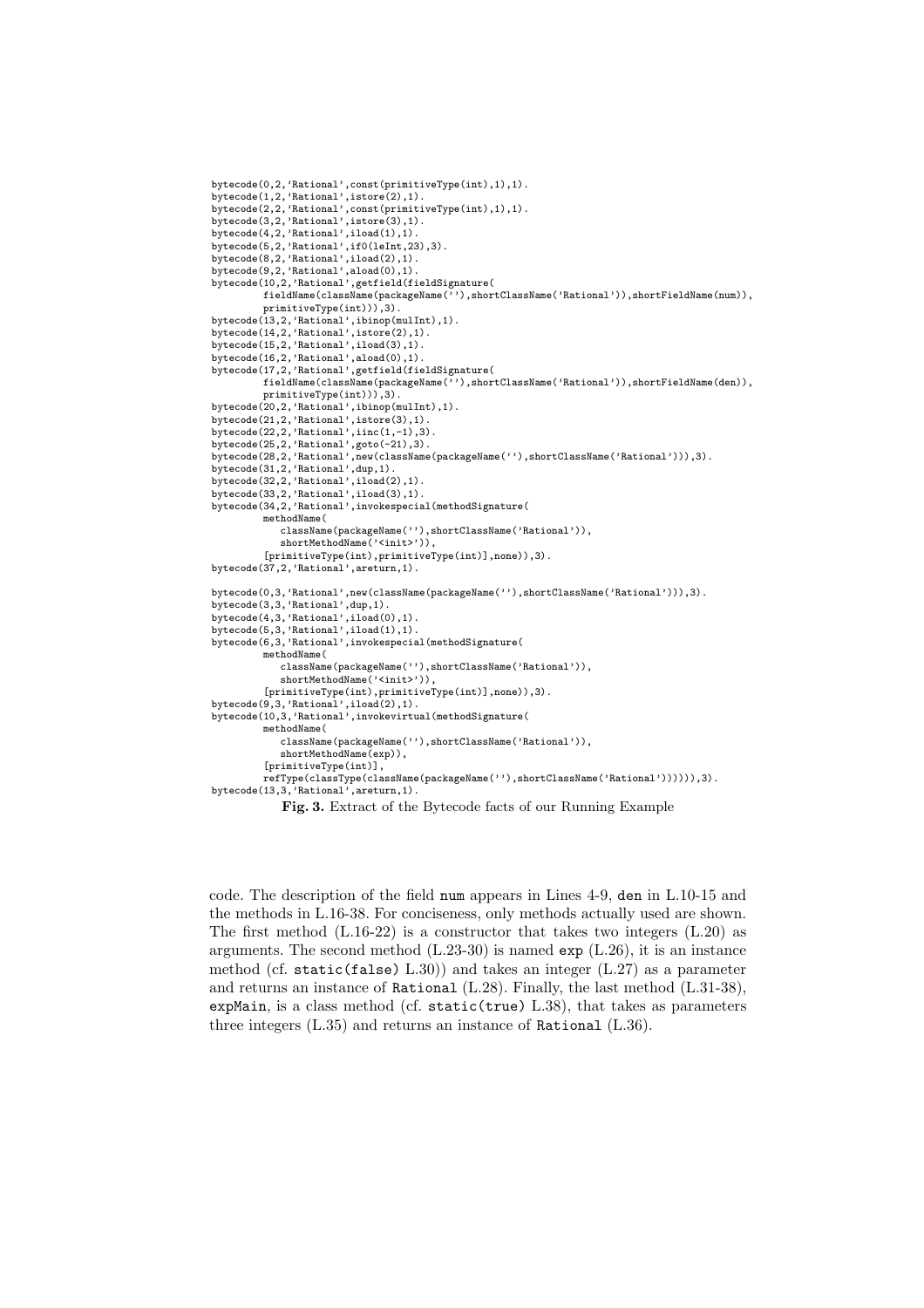<span id="page-6-0"></span>Fig. [3](#page-5-0) presents the bytecode facts corresponding to the methods exp and expMain. Each fact is of the form bytecode(PC,MethodID,Class,Inst,Size), where Class and MethodID, respectively, identify the class and the method to which the instruction Inst belongs. PC corresponds to the program counter and Size to the number of bytes of the instruction in order to be able to compute the next value of the program counter. The class method number 3 (i.e., expMain) creates first an instance of Rational (Instructions 0-6) and then invokes the instance method  $exp(1.9-10)$ . The bytecode of the method number 2 (i.e.,  $exp$ ), can be divided in 3 parts. First, the initialization (I.0-3) of two local variables, say  $x_2$  and  $x_3$ , to 1. Then, the loop body  $(1.4-25)$  first compares the exponent to 0 and, if it is less or equal to 0, exits the loop by jumping 23 bytes ahead  $(1.4-5)$ . Then, the current value of  $x_2$  (iload) and the denominator (aload and getfield) are retrieved  $(I.8-10)$ , multiplied and stored in  $x_2$  (I.13-14). The same is done for  $x_3$  with the numerator in I.15-21. Finally, the value of the exponent is decreased by one (I.22) and PC is decreased by 21 (I.25) i.e., we jump back to the beginning of the loop. After the loop, the method creates an instance of Rational, stores the result (I.28-34), and returns this object (I.37).

### 3 Specification of the Dynamic Semantics

(C)LP programs have been used traditionally for expressing the semantics of both high- and low-level languages [\[13](#page-15-0),[17\]](#page-15-0). In our approach, we express the jvml semantics in Ciao. The formal jvml specification chosen for our work is Bicolano [\[14](#page-15-0)], which is written with the Coq Proof Assistant[[1\]](#page-15-0). This allows checking that the specification is consistent and also proving properties on the behavior of some programs.

In the specification, a state is modeled by a 3-tuple<sup>4</sup>  $\langle$  Heap, Frame, Stack-Frame  $\rangle$  which represents the machine's state where Heap represents the contents of the heap, Frame represents the execution state of the current *Method* and, *StackFrame* is a list of frames corresponding to the call stack. Each frame is of the form  $\langle Method, PC, OperandStack, LocalVar \rangle$  and contains the stack of operands OperandStack and the values of the local variables LocalVar at the program point  $PC$  of the method Method. The definition of the dynamic semantics is based on the notion of *step*.

**Definition 1** (step  $\stackrel{L}{\rightarrow}$  p). The dynamic semantics of each instruction is speci*fied as a partial function step* :  $JVML_r$ *Prog*  $\times State_{JVM}$   $\rightarrow State_{JVM} \times Step_Na$ me *that, given a program*  $P$  ∈ JVML<sub>r</sub>\_Prog and a state  $S$  ∈ State<sub>JVM</sub>, computes *the next state*  $S' \in State_{JVM}$  *and returns the name of the step*  $L \in Step\_Name$ . For convenience, we write  $S \xrightarrow{L} P S'$  to denote  $step(P, S) = (S', L)$ .

In order to formally define our interpreter, we need to define the following function which iterates over the steps of the program until obtaining a final state.

<sup>4</sup> Both in Bicolano and in our implementation there is another kind of state for exceptions, but we have omitted it from this formalization for the sake of simplicity.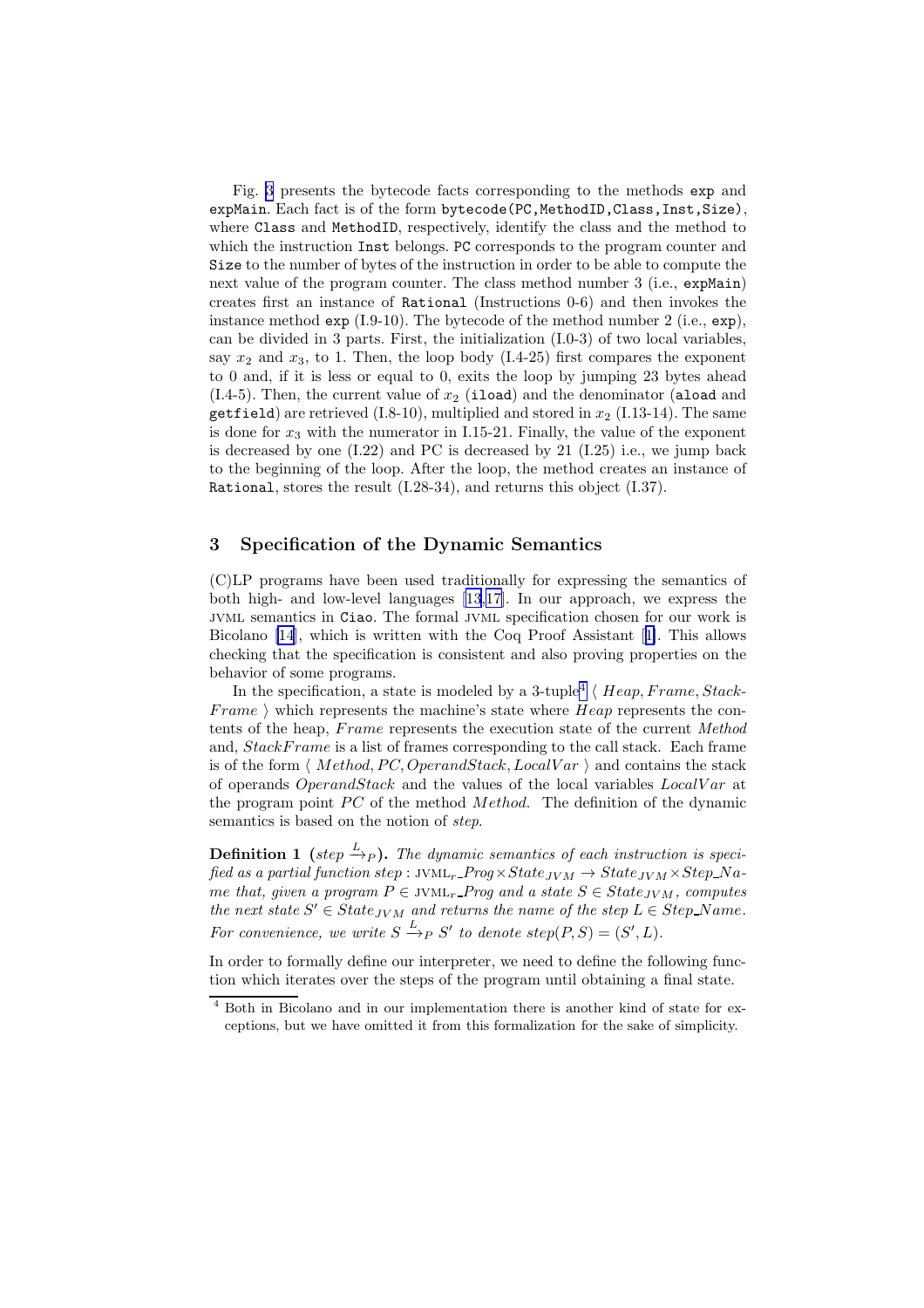<span id="page-7-0"></span>Definition 2  $( \frac{ T }{ \rightarrow }$ <sup>\*</sup><sub>P</sub>). Let  $\stackrel{T}{\rightarrow}$ ∗  $_{P}^{*}$  be a relation on State<sub>JVM</sub> with  $S \stackrel{T}{\rightarrow}$ ∗ <sup>P</sup> S ′ *iff:*

- $-$  *there exists a sequence of steps*  $L_1$  *to*  $L_n$  *such that*  $S \xrightarrow{L_1}_{P} \ldots \xrightarrow{L_n}_{P} S'$ ,
- − *there is no state*  $S''$  ∈ State<sub>JVM</sub> such that  $S' \stackrel{L}{\rightarrow} P S''$ , and
- $-I \in Traces$  *such that*  $T = [L_1, \ldots, L_n]$  *is the list of the names of the steps.*

We can now define a general interpreter which takes as parameters a program and a *method invocation specification* (MIS in the following) that indicates: 1) the method the execution should start from, 2) the corresponding effective parameters of the method which will often contain logical variables or partially instantiated terms (and should be interpreted as the set of all their instances) and 3) an initial heap. The interpreter relies on an execute function that takes as parameters a program  $P \in JVML_r$ *Prog* and a state  $S \in State_{JVM}$  and returns  $(S', T)$  where  $S \stackrel{T}{\rightarrow}$ ∗  $\int\limits_P^{\scriptscriptstyle\ast} S'.$ 

The following definition of  $JVML_r_N$  INT computes, in addition to the return value of the method called, also the trace which captures the computation history. Traces represent the semantic steps used and therefore do not only represent instructions, as the context has also some importance. They allow us to distinguish, for example, for a same instruction, the step that throws an exception from the normal behavior. E.g., invokevirtual step ok and invokevirtual step -NullPointerException represent, respectively, a normal method call and a method call on a null reference that throws an exception.

**Definition 3** (JVML<sub>r</sub>\_INT). Let M be a MIS that contains a method signature, *the parameters for the method and a heap, written as*  $M \in \text{MIS}$ *. We define a general interpreter*  $JVML_r_N(T, M) = (R, T)$  *with* 

- S = *initialState*(P, M)*, where function initialState builds, from the program* P and the MIS M, a state  $S \in State_{JVM}$ ,
- $-$  EXECUTE $(P, S) = (S', T)$  and
- $-R = result\_of(S')$  is the result of the execution of the method specified by M (the value on top of the stack of the current frame of  $S'$ ).

This definition of JVML<sub>r</sub> INT returns the trace and the result of the method but it is straightforward to modify the definitions of  $JVML_r$  INT and EXECUTE to return less information or to add more. This gives more flexibility to our interpretative approach when compared to direct compilation: for example, if needed, we can return in an additional argument a list containing the information about each state which we would like to *observe* in order to prove properties which may require a deeper inspection of execution states.

## 4 Automatic Generation of Residual Programs

Partial evaluation (PE)[[10\]](#page-15-0) is a semantics-based program optimization technique which has been deeply investigated within different programming paradigms. The main purpose of PE is to specialize a given program w.r.t. the *static data*,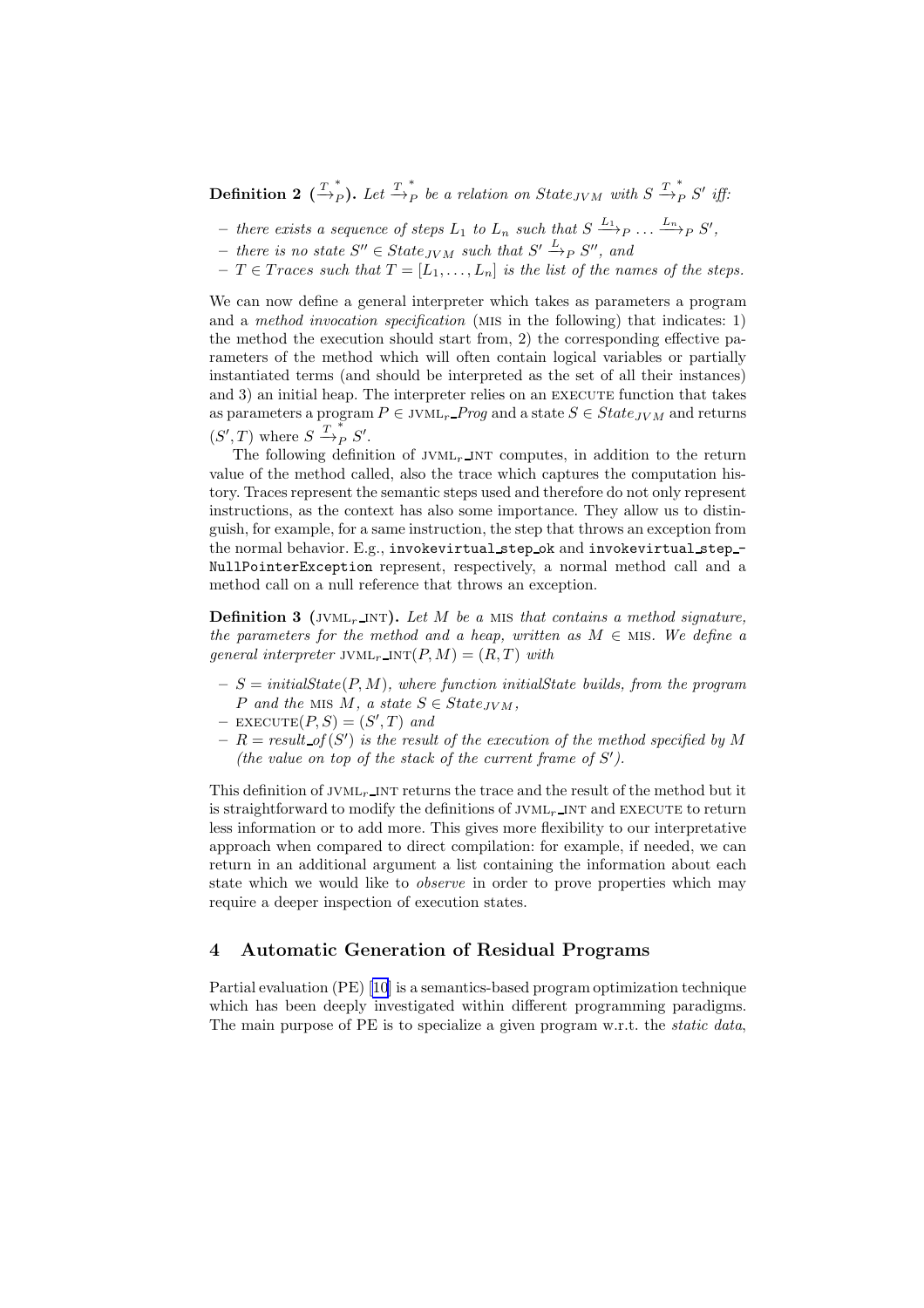i.e., the part of its input data which is known—hence it is also known as *program specialization*. The partially evaluated (or residual) program will be (hopefully) executed more efficiently since those computations that depend only on the static data are performed once and for all at PE time. We use the partial evaluator for LP programs of [\[15](#page-15-0)] which is part of CiaoPP. Here, we represent it as a function **PARTIAL EVALUATOR:**  $Proq \times Data \rightarrow Proq$  which, for a given program  $P \in Proq$ and static data  $S \in Data$ , returns a residual program  $P_S \in Program$  which is a *specialization* [[10\]](#page-15-0) of P w.r.t. S.

The development of PE, program specialization and related techniques[[6,10,7](#page-15-0)] has led to an alternative approach to compilation (known as the first Futamura projection) based on specializing an interpreter with respect to a fixed object program. The success of the application of the technique involves eliminating the overhead of parsing the program, fetching instructions, etc., and leading to a residual program whose operations mimic those of the object program. This can also be seen as a translation of the object program into another programming language, in our case Ciao. The *residual* program is ready now to be, for instance, efficiently executed in such language or, as in our case, accurately analyzed by tools for the language in which it has been translated. The application of this interpretative approach to compilation within our framework consists in partially evaluating the JVML<sub>r</sub> INT w.r.t.  $P = \text{CLASS\_READER}(C_1, \ldots, C_n)$  and a mis.

**Definition 4 (LP residual program).** Let  $JVML_r$  INT  $\in$  *Prog be a*  $JVML_r$ *interpreter,*  $M \in \text{MIS}$  *and*  $C_1, \ldots, C_n \in Class$  *be a set of classes. The* LP residual program,  $I_P$ , for JVML<sub>r</sub>\_INT w.r.t.  $C_1, \ldots, C_n$  and M is defined as  $I_P$  = PARTIAL EVALUATOR (JVML<sub>r</sub> INT, (CLASS READER $(C_1, \ldots, C_n), M$ )).

Note that, instead of using the interpretative approach, we could have implemented a compiler from Java bytecode to LP. However, we believe that the interpretative approach has at least the following advantages: 1) more flexible, in the sense that it is easy to modify the interpreter in order to observe new properties of interest, see Sect. [3,](#page-6-0) 2) easier to trust, in the sense that it is rather difficult to prove (or trust) that the compiler preserves the program semantics and, it is also complicated to explicitly specify what the semantics used is, 3) easier to maintain, new changes in the JVM semantics can be easily reflected in the interpreter by modifying (or adding) a proper "step" definition, and 4) easier to implement, provided a powerful partial evaluator for LP is available.

*Example 2 (residual programs).* We now want to partially evaluate our implementation of the interpreter which does not output the trace (see Sect. [3](#page-6-0)) w.r.t. the bytecode method expMain in Ex. [1](#page-4-0), an empty heap and three free variables as parameters. The size of the program to be partially evaluated (i.e., interpreter) is 86,326 bytes (2,240 lines) while the size of the data (i.e., bytecode representation) is 16,677 bytes (101 lines) of  $JVML_r$ . The partial evaluator has different options for tuning the level of specialization. For this example, we have used local and global control strategies based on *homeomorphic embedding* (see[[11\]](#page-15-0)).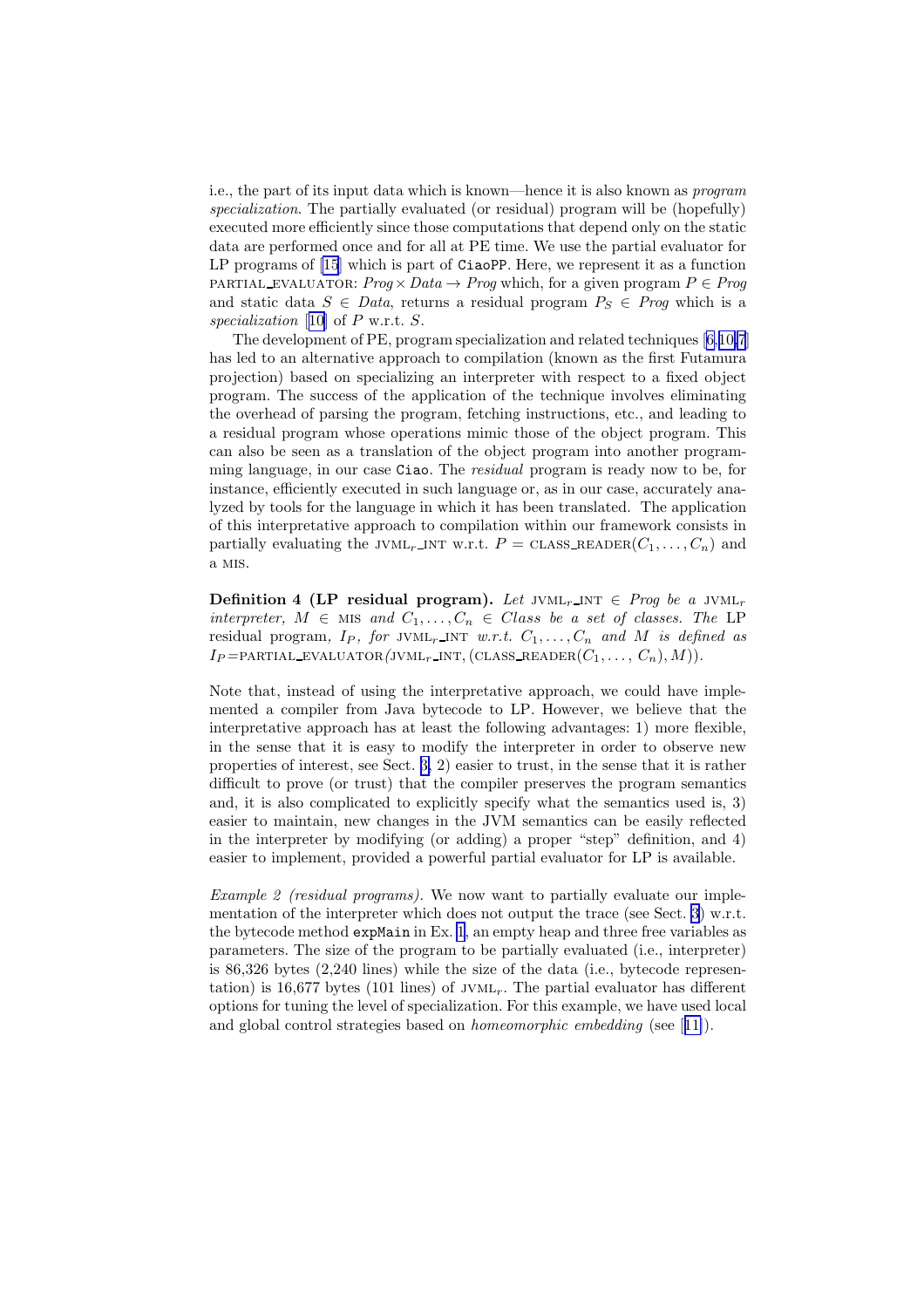```
expMain(A,B,C,ref(loc(2)),heap([[num(int(A)),num(int(B))],
            [num(int(1)),num(int(1))]]) :- C=<0.
expMain(A,B,C,ref(loc(2)),heap([[num(int(A)),num(int(B))],
            [num(int(A)),num(int(B))]])) :- C>0, F is C-1, F=<0.
expMain(A, B, C, D, E) :- C>0, H is C-1, H>0, I is A*A,
            J is B*B, K is H-1, execute(A,B,K,I,J,E,D) .
execute(A,B,C,D,E,heap([[num(int(A)),num(int(B))],
            [num(int(D)),num(int(E))]]),ref(loc(2))): - C=<0.
execute(A, B, C, D, E, G, L) :- C>0, N is D*A, 0 is E*B, P is C-1,execute(A,B,P,N,O,G,L) .
          Fig. 4. Residual Exponential Program without Trace
```
We show in Fig. 4 the residual program resulting of such automatic PE. The parameters A, B and C of expMain/5 represent the numerator, denominator and exponent, respectively. The fourth and fifth parameters represent, respectively, the top of the stack and the heap where the method result (i.e., an object of type Rational in the bytecode) will be returned. In particular, the result corresponds to the second element,  $ref(loc(2))$ , in the heap. Note that this object is represented in our LP program as a list of two atoms, the first one corresponds to attribute num and the second one to den. The first two rules for expMain/5 are the base cases for exponents  $C = 0$  and  $C = 1$ , respectively. The third rule, for  $C > 1$ , uses an auxiliary recursive predicate execute/6 which computes  $A^{C+1}$ and  $B^{C+1}$  and returns the result in the second element of the heap. It should be noted that our PE tool has done a very good job by transforming a rather large interpreter into a small residual program (where all the interpretation overhead has been removed). The most relevant point to notice about the residual program is that we have converted low level jumps into a recursive behavior and achieved a very satisfactory translation from the Java bytecode method expMain. Indeed, it is not very different from the Ciao version one could have written by hand, provided that we need to store the result in the fifth argument of predicate expMain/5 as an object in the heap, using the corresponding syntax.

While the above LP program can be of a lot of interest when reasoning about functional properties of the code, it is also of great importance to augment the interpreter with an additional argument which computes a trace (see Def. [3](#page-7-0)) in order to capture the computation history. The residual program which computes execution traces is expMain/4, which on success contains in the fourth argument the execution trace at the level of Java bytecode (rather than the top of the stack and the heap). Below, we show the recursive rule of predicate execute/8 whose last argument represents the trace (and corresponds to the second rule of execute/7 without trace in Fig. 4):

```
execute(B,C,D,E,F,G,I,[goto_step_ok,iload_step,if0_step_continue,
        iload_step,aload_step_ok,getfield_step_ok,ibinop_step_ok,
        istore_step_ok,iload_step,aload_step_ok,getfield_step_ok,
        ibinop_step_ok,istore_step_ok,iinc_step|H]) :-
```
D>0, I is E\*B, J is F\*C, K is D-1, execute(B,C,K,I,J,G,I,H) .

As we will see in the next section, this trace will allow observing a good number of interesting properties about the program.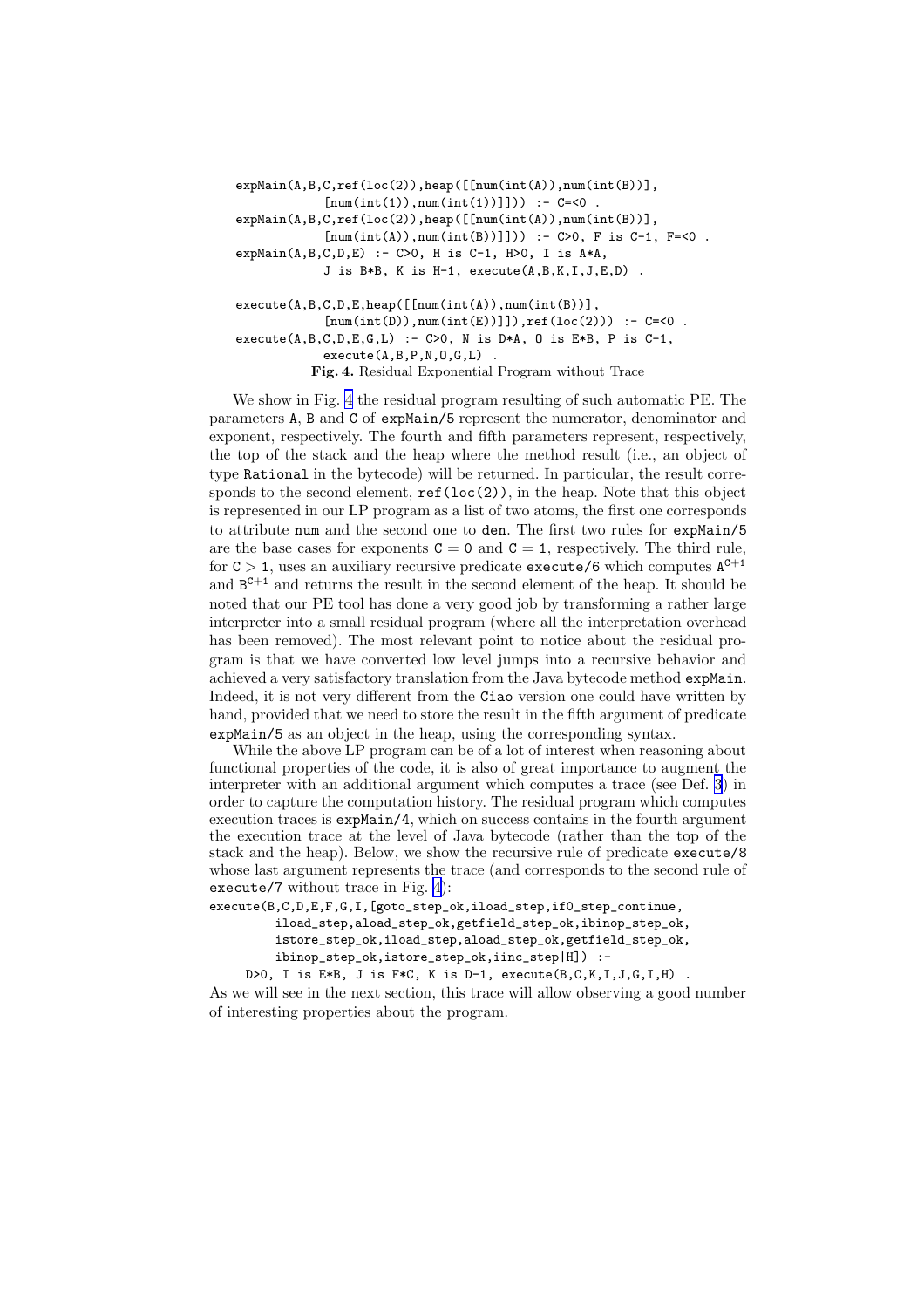#### <span id="page-10-0"></span>5 Verification of Java Bytecode Using LP Analysis Tools

Having obtained an LP representation of a Java bytecode program, the next task is to use existing analysis tools for LP in order to infer and verify properties about the original bytecode program. We now recall some basic notions on *abstract interpretation* [\[3\]](#page-15-0). *Abstract interpretation* provides a general formal framework for computing safe approximations of program behaviour. In this framework, programs are interpreted using *abstract values* instead of *concrete values*. An abstract value is a finite representation of a, possibly infinite, set of concrete values in the concrete domain D. The set of all possible abstract values constitutes the *abstract domain*, denoted  $D_{\alpha}$ , which is usually a complete lattice or cpo which is ascending chain finite. Abstract values and sets of concrete values are related by an *abstraction* function  $\alpha : 2^D \rightarrow D_\alpha$ , and a *concretization* function  $\gamma : D_{\alpha} \to 2^{D}$ . The concrete and abstract domains must be related in such a way that the following condition holds [\[3](#page-15-0)]:  $\forall x \in 2^D : \gamma(\alpha(x)) \supseteq x$  and  $\forall y \in D_\alpha : \alpha(\gamma(y)) = y$ . In general, the comparison in  $D_{\alpha}$ , written  $\sqsubseteq$ , is induced by  $\subseteq$  and  $\alpha$ .

We rely on a generic analysis algorithm (in the style of [\[9](#page-15-0)]) defined as a function ANALYZER:  $Prog \times AAtom \times ADom \rightarrow AApprox$  which takes a program  $P \in Prog$ , an abstract domain  $D_{\alpha} \in ADom$  and a set of abstract atoms  $S_{\alpha} \in$ *AAtom* which are descriptions of the entries (or calling modes) into the program and returns  $Approx_{\alpha} \in AApprox$ . Correctness of analysis ensures that  $Approx_{\alpha}$ safely approximates the semantics of P. We denote that  $S_{\alpha}$  and  $Approx_{\alpha}$  are abstract semantic values in  $D_{\alpha}$  by using the same subscript  $\alpha$ .

In order to verify the program, the user has to provide the intended semantics  $\text{assert}_\alpha$  (or specification) as a semantic value in  $D_\alpha$  in terms of as*sertions* (these are linguistic constructions which allow expressing properties of programs) [\[16](#page-15-0)]. This intended semantics embodies the requirements as an expression of the user's expectations. The *verifier* has to compare the (actual) inferred semantics  $Approx_{\alpha}$  w.r.t.  $assert_{\alpha}$ . We use the *abstract interpretation*-based verifier integrated in CiaoPP. It is dealt here as a function ALVERIFIER:  $Prog \times AAtom \times ADom \times AAssert \rightarrow boolean$  which for a given program  $P \in Prog$ , a set of abstract atoms  $S_{\alpha} \in AAtom$ , an abstract domain  $D_{\alpha} \in ADom$  and an intended semantics  $\text{assert}_{\alpha}$  in  $D_{\alpha}$  succeeds if the approximation computed by  $ANALYZER(P, S_{\alpha}, D_{\alpha})=Approx_{\alpha}$  entails that P satisfies  $\Lambda$ ssert<sub>α</sub>, i.e.,  $\Lambda$ ppro $x_{\alpha} \sqsubseteq \Lambda$ ssert<sub>α</sub>.

**Definition 5 (verified bytecode).** Let  $I_P \in Prog$  be an LP residual pro*gram for* JVML<sub>r</sub>\_INT  $w.r.t.$   $C_1, \ldots, C_n \in Class \ and \ M \in \text{MIS}$  (see Def. [3](#page-7-0)). Let  $D_{\alpha} \in$  *ADom be an abstract domain,*  $S_{\alpha} \in$  *AAtom be a set of abstract atoms and Assert*<sub> $\alpha \in D_{\alpha}$  *be the abstract intended semantics of Ip. We say*</sub> *that*  $(C_1, \ldots, C_n, M)$  *is verified w.r.t.* Assert<sub> $\alpha$ </sub> *in ADom if* ALVERIFIER(I<sub>P</sub>,  $S_{\alpha}, D_{\alpha}, A \text{ssert}_{\alpha}$  *succeeds.* 

In principle, any of the considerable number of abstract domains developed for *abstract interpretation* of logic programs can be applied to residual programs, as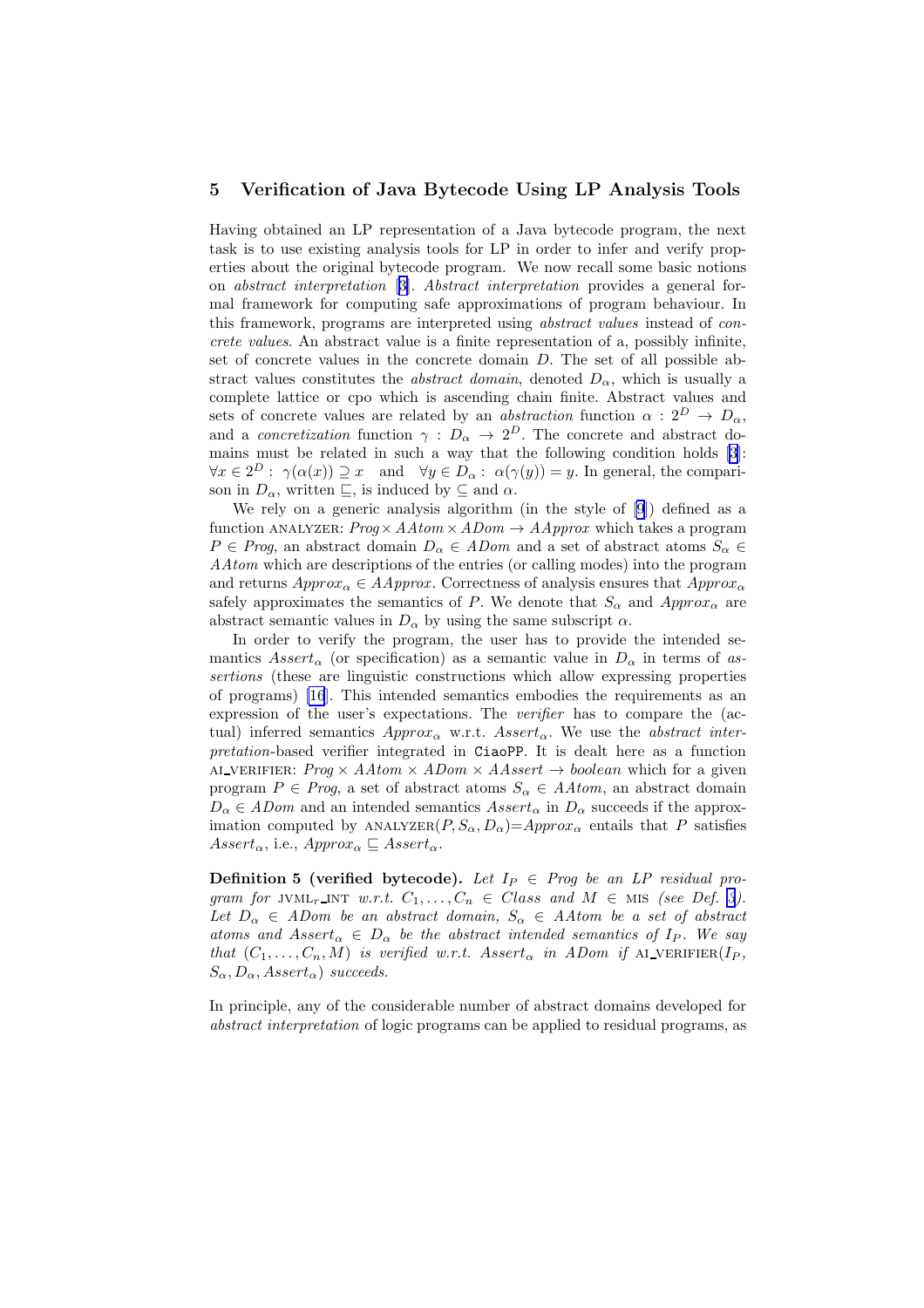<span id="page-11-0"></span>well as to any other program. In addition, arguably, analysis of logic programs is inherently simpler than that of Java bytecode since the bytecode programs decompiled into logic programs no longer contain an operand stack for arithmetic and execution flow is transformed from jumps (since loops in the Java program are compiled into conditional and unconditional jumps) into recursion.

#### 5.1 Run-Time Error Freeness Analysis

The use of objects in Ex. [1](#page-4-0) could in principle issue exceptions of type NullPointerException. Clearly, the execution of the expMain method will not produce any exception, as the unique object used is created within the method. However, the JVM is unaware of this and has to perform the corresponding run-time test. We illustrate that by using our approach we can statically verify that the previous code cannot issue such an exception (nor any other kind of run-time error).

First, we proceed to specify in Ciao the property "goodtrace" which encodes the fact that a bytecode program is run-time error free in the sense that its execution does not issue NullPointerException nor any other kind of run-time error (e.g., ArrayIndexOutOfBoundsException, etc). As this property is not predefined in Ciao, we declare it as a regular type using the regtype declarations in CiaoPP. Formally, we define this property as a *regular unary logic* program, see [\[5](#page-15-0)]. The following regular type goodtrace defines this notion of safety for our example (for conciseness, we omit the bytecode instructions which do not appear in our program):

:- regtype goodtrace/1. goodtrace(T) :- list(T,goodstep).

```
:- regtype goodstep/1.
```

| goodstep(iinc_step).       | goodstep(aload_step_ok).              | goodstep(invokevirtual_step_ok). |
|----------------------------|---------------------------------------|----------------------------------|
| goodstep(iload_step).      | goodstep(if0_step_jump).              | goodstep(invokestatic_step_ok).  |
| goodstep(normal_end).      | goodstep(const_step_ok).              | goodstep(if0_step_continue).     |
| goodstep(new_step_ok).     | goodstep(return_step_ok).             | goodstep(if_icmp_step_jump).     |
| goodstep(pop_step_ok).     | goodstep(astore_step_ok).             | goodstep(putfield_step_ok).      |
| goodstep(dup_step_ok).     | goodstep(istore_step_ok).             | goodstep(getfield_step_ok).      |
| goodstep(goto_step_ok).    | goodstep(ibinop_step_ok).             | goodstep(if_icmp_step_continue). |
| goodstep(areturn_step_ok). | goodstep(invokespecial_step_here_ok). |                                  |
|                            |                                       |                                  |

Next, the version with traces of the residual program in Fig. [4](#page-9-0) is extended with the following assertions:

:- entry expMain(Num,Den,Exp,Trace):(num(Num),num(Den),num(Exp),var(Trace)). :- check success expMain(Num,Den,Exp,Trace) => goodtrace(Trace).

The entry assertion describes the valid external queries to predicate expMain/4, where the first three parameters are of type num and the fourth one is a variable. We use the "success" assertion as a way to provide a partial specification of the program. It should be interpreted as: for all calls to  $expMain(Num, Den, Exp, Trace)$ , if the call succeeds, then Trace must be a goodtrace.

Finally, we use CiaoPP to perform regular type analysis using the *eterms* domain[[18\]](#page-15-0). This allows computing safe approximations of the success states of all predicates. After this, CiaoPP performs compile-time checking of the success assertion above, comparing it with the assertions inferred by the analysis, and produces as output the following assertion:

:- checked success expMain(Num,Den,Exp,Trace) => goodtrace(Trace). Thus, the provided assertion has been *validated* (marked as checked).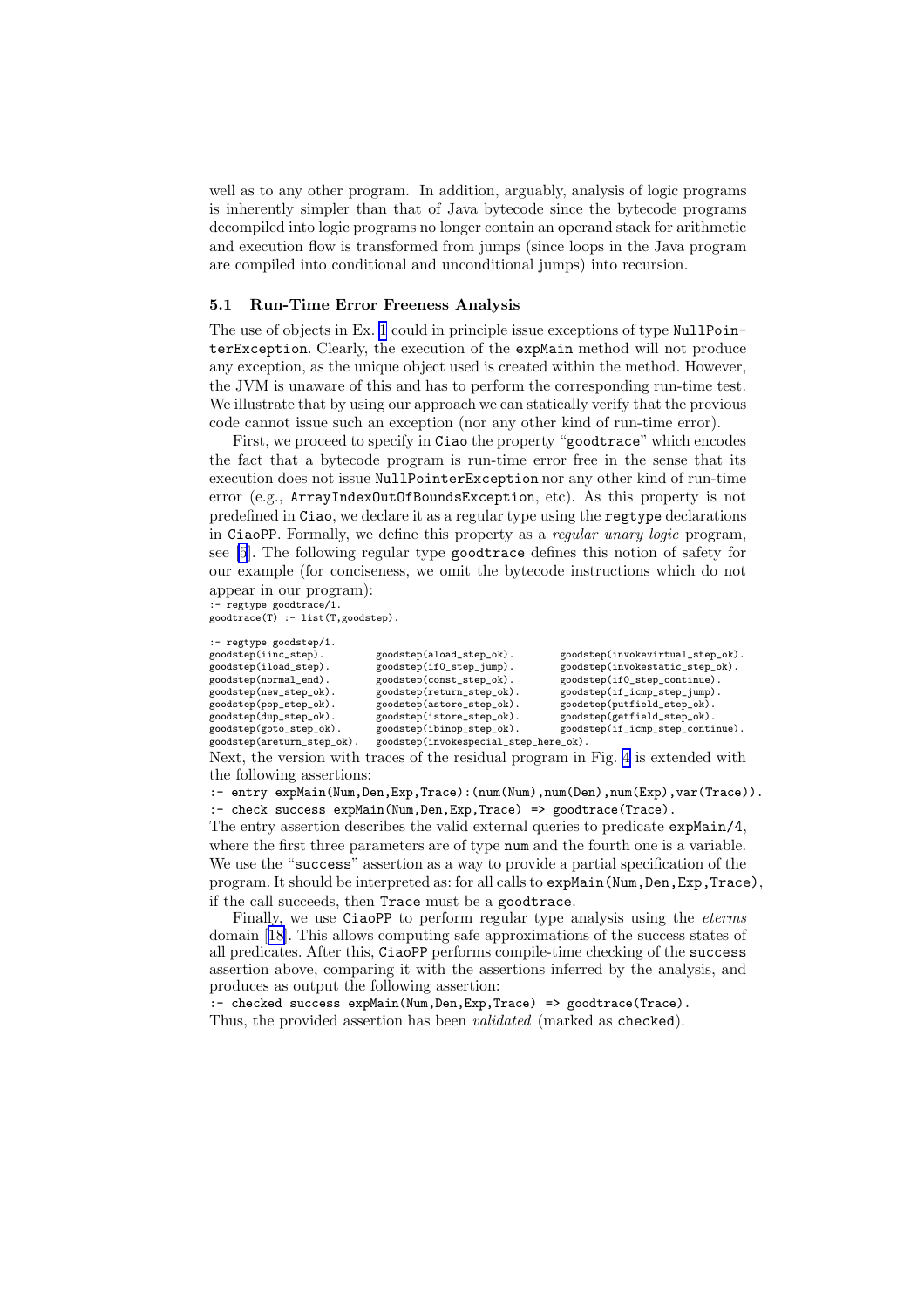#### 5.2 Cost Analysis and Termination

As mentioned before, *abstract interpretation*-based program analysis techniques allow inferring very rich information including also resource-related issues. For example, CiaoPP can compute upper and lower bounds on the number of execution steps required by the computation [\[9,4\]](#page-15-0). Such bounds are expressed as functions on the sizes of the input arguments. Various metrics are used for the "size" of an input, such as list-length, term-size, term-depth, integer-value, etc. Types, modes, and size measures are first automatically inferred by the analyzers and then used in the size and cost analysis.

Let us illustrate the cost analysis in CiaoPP on our running example. We consider a slightly modified version of the residual program in Fig. [4](#page-9-0) in which we have eliminated the accumulating parameter due to a current limitation of the cost analysis in CiaoPP. The cost analysis can then infer the following property of the recursive predicate execute/5 (and a similar one of expMain/4) using the same entry assertion as in Sect. [5.1](#page-11-0):

```
:- true pred execute(A, B, C, D, E): (num(A), num(B), num(C), var(D), var(E))\Rightarrow ( num(A), num(B), num(C), num(D), num(E),
             size_ub(A,int(A)), size_ub(B,int(B)), size_ub(C,int(C)),
             size_ub(D,expMain(int(A),int(C)+1)+int(A)),
             size_ub(E,expMain(int(B),int(C)+1)+int(B))))
         + steps_ub(int(C)+1).
```
which states that execute/5 is called in this program with the first three parameters being of type num (i.e., bound to numbers) and two variables. The part of the assertion after the => symbol indicates that on success of the predicate all five parameters are bound to numbers. This is used by the cost analysis in order to set the integer-value as size-metric for all five arguments. The first three arguments are input to the procedure and thus their size (value) is fixed. The last two arguments are output and their size (value) is a function on the value of (some of) the first three arguments. The upper bound computed by the analysis for D (i.e., the fourth argument) is  $A^{C+1} + A$ . Note that this is a correct upper bound, though the most accurate one is indeed  $A^{C+1}$ . A similar situation occurs with the upper bound for the fifth argument  $(E)$ . Finally, the part of the assertion after the + symbol indicates that an upper bound on the number of execution steps is  $C + 1$ , which corresponds to a linear algorithmic complexity. This is indeed the most accurate upper bound possible, since predicate execute/5 is called  $C+1$  times until C becomes zero. Note that, in this case, we do not mean the number of JVM steps in Def. [1](#page-6-0), but the number of computational steps.

CiaoPP's termination analysis relies on the cost analysis described in the previous section. In particular, it is able to prove termination of a program provided it obtains a non-infinite upper bound of its cost. Following the example of Sect. 5.2, CiaoPP is able to turn into checked status the following assertion (and the similar one for  $expMain/4$ ): ":- check comp execute( $A, B, C, D, E$ ) + terminates". which ensures that the execution of the recursive predicate always terminates w.r.t. the previous entry.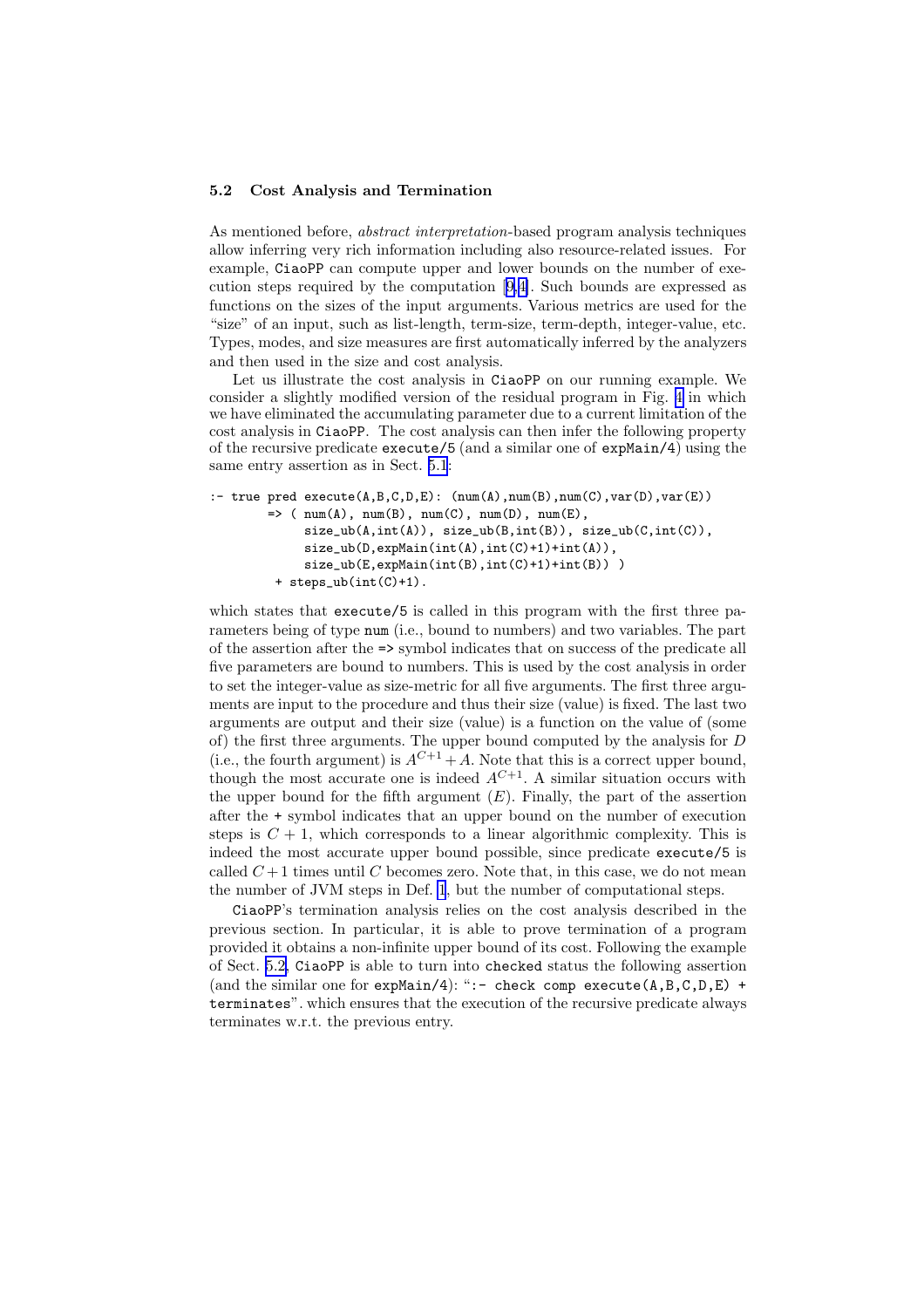### 6 Experiments and Discussion

We have implemented and performed a preliminary experimental evaluation of our framework within the CiaoPP preprocessor[[9\]](#page-15-0), where we have available a partial evaluator and a generic analysis engine with a good number of abstract domains, including the ones illustrated in the previous section. Our interpretative approach has required the implementation in Ciao of two new packages: the class reader (1141 lines of code) which parses the .class files into Ciao and the JVML<sub>r</sub> INT interpreter for the JVML<sub>r</sub> (3216 lines). These tools, together with a collection of examples, are available at: http://cliplab.org/Systems/jvm-by-pe.

Table 1 studies two crucial points for the practicality of our proposal: the size of the residual program and the relative efficiency of the full transformation+analysis process. As mentioned before, the algorithms are parametric w.r.t. the abstract domain. In our experiments we use *eterms*, an abstract domain based on regular types, that is very useful for reasoning about functional properties of the code, run-time errors, etc., which are crucial aspects for the safety of the Java bytecode. The system is implemented in Ciao 1.13[[2\]](#page-15-0) with compilation to WAM bytecode. The experiments have been performed on an Intel P4 Xeon 2 GHz with 4 GB of RAM, running GNU Linux FC-2, 2.6.9.

The input "program" to be partially evaluated is the  $JVML_r_NNT$  interpreter in all the examples. Then, the first group of columns Bytecode shows information about the input "data" to the partial evaluator, i.e., about the .class files. The columns Class and Size show the names of the classes used for the experiments and their sizes in bytes, respectively. The second column Method refers to the name of the method within each class which is going to form the mis, i.e., to be the starting point for PE and context-sensitive program analysis. We use a set of classical algorithms as benchmarks. The first 9 methods belong to programs with iterations and static methods but without object-oriented features, where **mod**, **fact**, **gcd** and **lcm**, compute respectively the modulo, factorial, greatest-common-divisor and least-common-multiple (two versions); the Combinatory class has different methods for computing the number of selections of subsets given a set of elements for every ordering/repetition combination. The next two benchmarks, LinearSearch and BinarySearch, deal with arrays and correspond to the classic linear and binary search algorithms. Finally, the last four benchmarks correspond to programs which make extensive use of objectoriented features such as instance method invocation, field accessing and setting, object creation and initialization, etc.

The information about the "output" of the PE process appears in the second group of columns, Residual. The columns Size and NUnfs show the size in bytes of each residual program and the number of unfolding steps performed by the partial evaluator to generate it, respectively. We can observe that the partial evaluator has done a good job in all examples by transforming a rather large interpreter (86,326 bytes) in relatively small residual programs. The sizes range from 317 bytes for  $m2$  (99.4% reduction) to 4.911 for Lcm2 (83.6 %). The number of required unfolding steps explains the high PE times, as we discuss below. A relevant point to note is that, for most programs, the size of the LP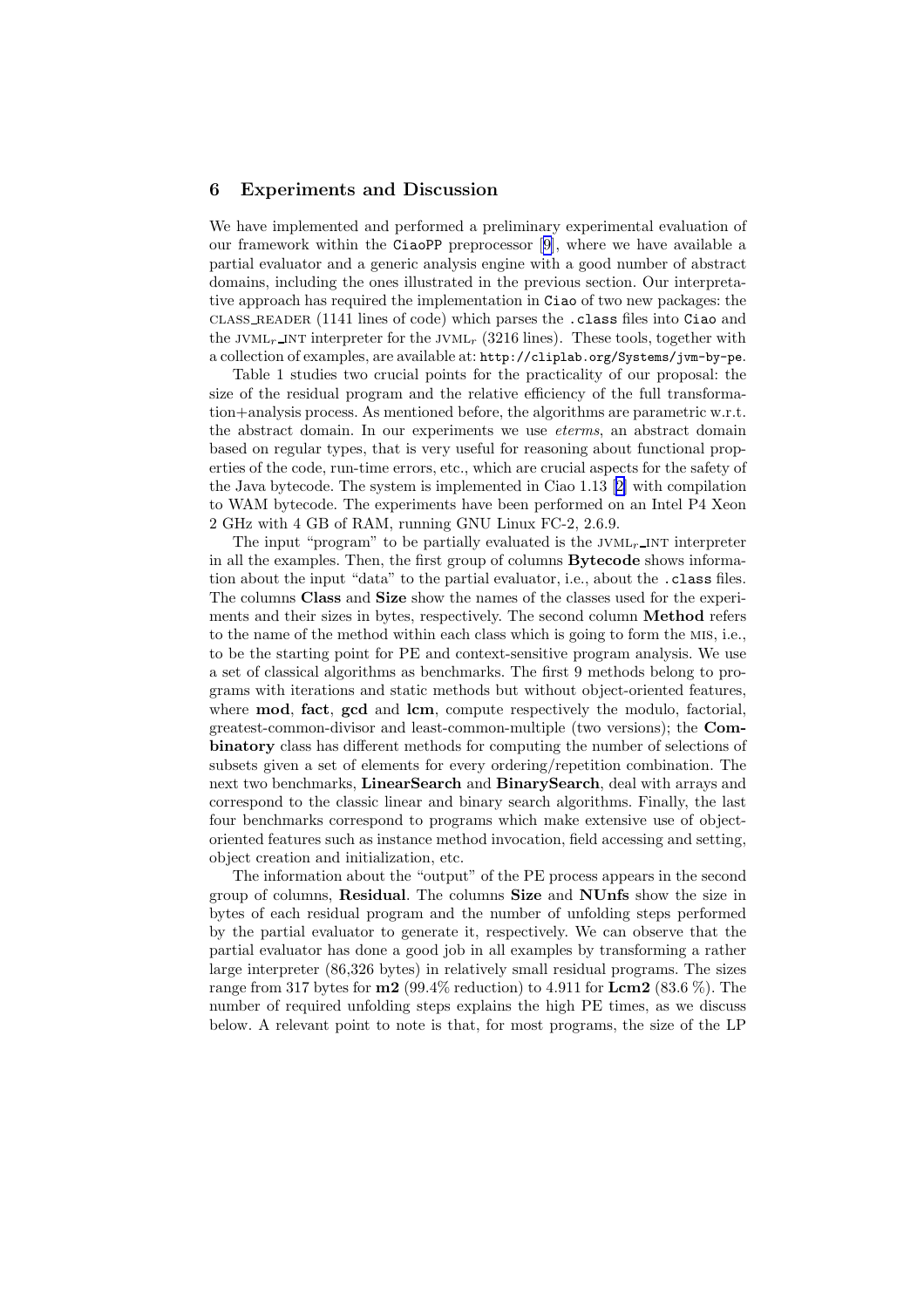| <b>Bytecode</b>                 |      | Residual      |       | <b>Times</b><br>$\rm (ms)$ |              |       |      |           |
|---------------------------------|------|---------------|-------|----------------------------|--------------|-------|------|-----------|
| Class                           | Size | Method        | Size  | <b>NUnfs</b>               | <b>Trans</b> | PE    |      | AnalTotal |
| Mod                             | 314  | mod           | 956   | 1645                       | 18           | 1244  | 59   | 1322      |
| Fact                            | 324  | $_{\rm fact}$ | 1007  | 1537                       | 19           | 1432  | 74   | 1525      |
| $\rm{Gcd}$                      | 265  | gcd           | 940   | 1273                       | 18           | 1160  | 125  | 1303      |
| Lcm                             | 299  | lcm           | 2260  | 4025                       | 21           | 5832  | 817  | 6670      |
| ${\rm Lcm2}$                    | 547  | lcm2          | 4911  | 3724                       | 26           | 3963  | 1185 | 5174      |
| Combinatory                     | 703  | varNoRep      | 1314  | 1503                       | 32           | 1837  | 87   | 1955      |
| $\overline{\text{Combinatory}}$ | 703  | combNoRep     | 2177  | 2491                       | 34           | 3676  | 150  | 3860      |
| Combinatory                     | 703  | combRep       | 2151  | 3033                       | 29           | 5331  | 950  | 6310      |
| Combinatory                     | 703  | perm          | 1022  | 1256                       | 29           | 1234  | 65   | 1328      |
| LinearSearch                    | 318  | search        | 3114  | 8832                       | 22           | 45228 | 296  | 45546     |
| BinarySearch                    | 412  | search        | 3670  | 14117                      | 23           | 72945 | 313  | 73282     |
| Np                              | 387  | m2            | 317   | 527                        | 20           | 502   | 12   | 534       |
| ExpFact                         | 890  | main          | 2266  | 8353                       | 35           | 23773 | 95   | 23903     |
| Rational                        | 559  | expMain       | 3131  | 6613                       | 31           | 13692 | 16   | 13739     |
| Date                            | 602  | forward       | 11046 | 26982                      | 36           | 80960 | 218  | 81213     |

Table 1. Sizes of residual programs and transformation and analysis times

translation is larger than the original bytecode. This can be justified by the fact that the resulting program does not only represent the bytecode program but it also makes explicit some internal machinery of the JVM. This is the case, for instance, of the exception handling. As there are no Ciao exceptions in the residual program, the implicit exceptions in jvml have been made explicit in LP. Furthermore, the Java bytecode has been designed to be really compact, while the LP version has been designed to be easier to read by human beings and contains type information that must be inferred on the jvml. It should not be difficult to reduce the size of the residual bytecode if so required by, for example, simply using short identifiers.

The final part of the table provides the times for performing the transformations and the analysis process. Execution times are given in milliseconds and measure *runtime*. They are computed as the arithmetic mean of five runs. For each benchmark, Trans, PE and Ana are the times for executing the class reader, the partial evaluator and the analyzer, respectively. The column Total accumulates all the previous times. We can observe that most of the time is due to the partial evaluation phase (and this time is directly related to the number of unfolding steps performed). This is to be expected because the specialization of a large program (i.e., the interpreter) requires to perform many unfolding steps in all the examples (ranging from 14.117 steps for search in BinarySearch to 527 for  $m2$ ), plus many additional generalization steps which are not shown in the table. The analysis time is then relatively low, as the residual programs to be analyzed are significantly smaller than the program to be partially evaluated.

As for future work, we plan to obtain accurate bounds on resource consumption by considering the traces that the residual program contains and the concrete cost of each bytecode instruction. Also, we are in the process of studying the scalability of our approach to the verification of larger Java bytecode pro